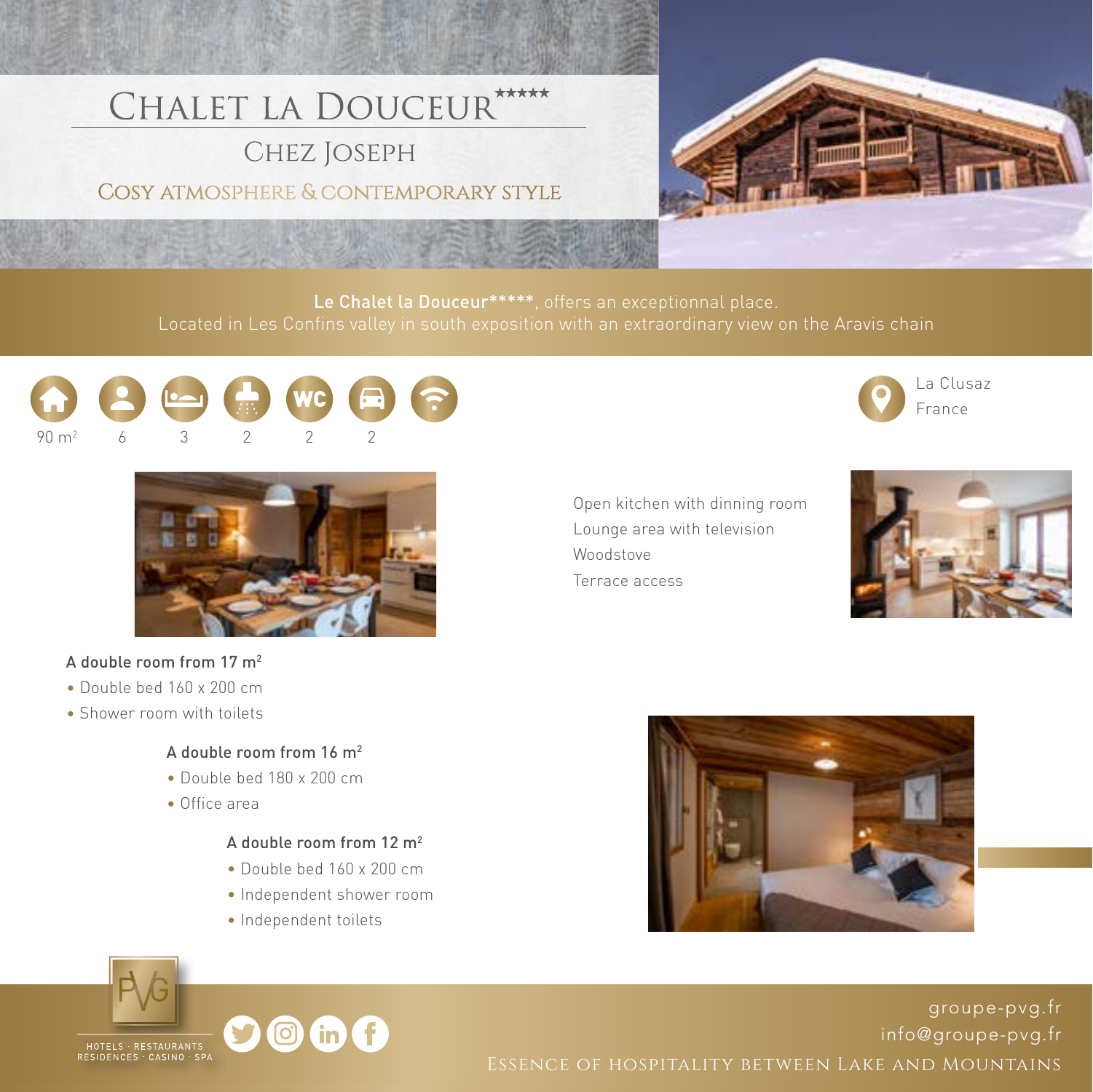## GROUND FLOOR

- Garage in common with Chez Germain
- 2 underground parking spaces
- Ski-Room
- Laundry room: washing machine and dryer





### INCLUDED SERVICES

- Daily delivery bread and pastries
- Made up beds on arrival
- For clean-up (1 sponge, 3 dish-washer tabs, 1 small dishwashing liquid, 3 bin bags)
- Towel, bathrobe and slippers
- Cleaning at the end of your stay
- Reception and concierge service
- WIFI access
- Firewood

## **ACCESS**

- 30 minutes from Annecy
- 1h from Geneva Airport
- 1h45 from Lyon Airport
- 3h40 Paris-Annecy by TGV Train





Impasse de la Chavonnette - CS 20050 - 74220 La Clusaz Cedex - France [info@chalets-pvg.fr](mailto:info@chalets-pvg.fr) - [residences-pvg.fr](http://www.residences-pvg.fr) +33 (0)4 50 51 27 61 +33 (0)4 50 51 27 61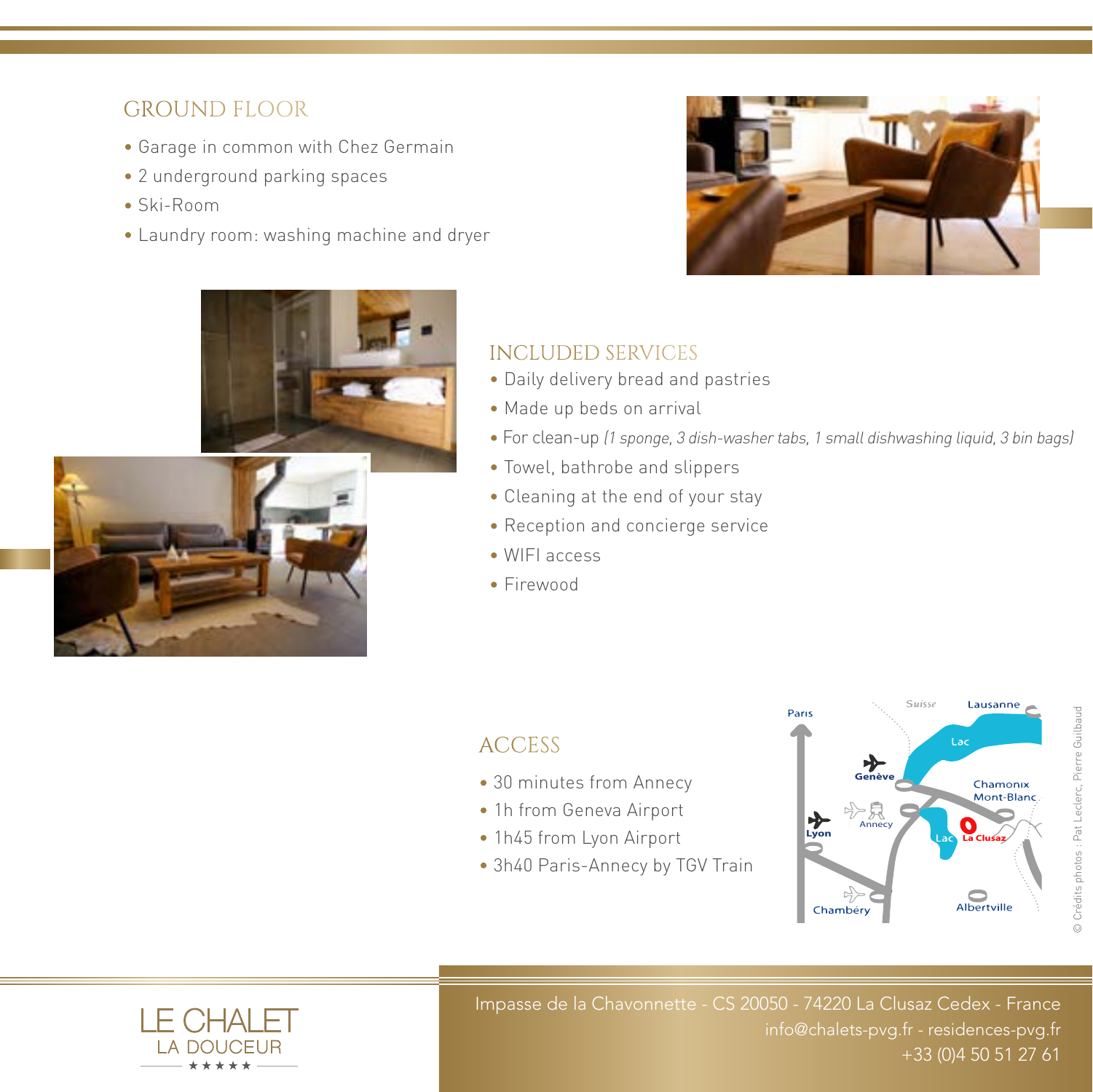# CHALET LA DOUCEUR \*\*\*\*\*

## CHEZ JOSEPH

COSY ATMOSPHERE & CONTEMPORARY STYLE



| <b>WINTER</b>                         | <b>SPRING / SUMMER / AUTUMN</b> |
|---------------------------------------|---------------------------------|
| From $\epsilon$ 380 to $\epsilon$ 850 | From € 230 to € 360             |

Our rates are based on a minimum of 7 nights. Possibility of short stay outside school holidays and according to availability.



[groupe-pvg.fr](http://www.groupe-pvg.fr/en) [info@groupe-pvg.fr](mailto:info@groupe-pvg.fr)